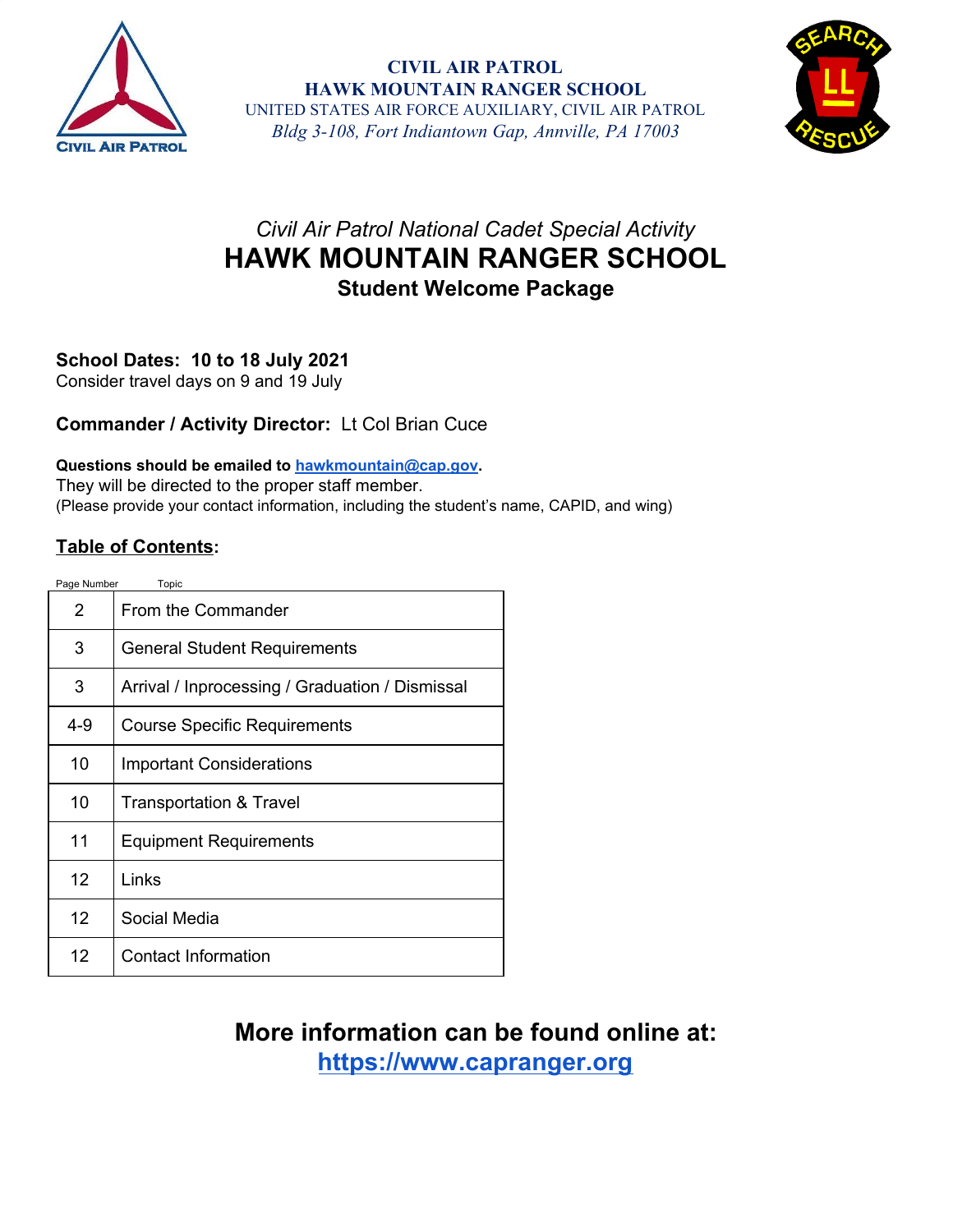## **From the Commander**

Dear member,

Allow me to be the first to congratulate you on your acceptance to the Hawk Mountain Ranger School and thank you for your dedication and commitment to attend this challenging, yet rewarding opportunity. The Hawk Mountain Ranger School is the longest continuously operating Search and Rescue (SAR) school in the nation and the largest National Cadet Special Activity in Civil Air Patrol. It is the most physically demanding, academically stringent, and rewarding activity that CAP has to offer. Whether you are a senior member or cadet, you will be provided with hands-on SAR, field leadership experience, and survival training by some of the most dedicated professionals that CAP has to offer with decades of experience in SAR and wilderness survival.

The goal of Hawk Mountain Ranger School is to build leaders for Civil Air Patrol Emergency Services that are experts in wilderness Search and Rescue in challenging, protracted, and austere search environments. As such, this school takes place in the wilderness and not a dormitory. You and your fellow students will be pitted against the elements, and you will find that your attendance will set you apart from your contemporaries. The knowledge that you will gain about yourself, the Ranger program, and Search and Rescue will remain with you for the rest of your life.

This is a completely outdoor school, with few modern conveniences available to the students. Conditions are primitive, with limited indoor plumbing and electricity. Showers will be provided a few times during the week and will be available in cool water only. Sleeping will be only in tents for the 8 days, regardless of the weather experienced. Weather can be dry or rainy, with temperatures changing from the high 90's to 50 degrees within hours. All cell phones will be collected at sign in, and students may only call home in the event of an emergency.

The Hawk Mountain Ranger School is located in southeastern Pennsylvania, in Berks County, 5 miles northeast of Hamburg and on the rugged Appalachian Trail. This CAP corporate property is seventy-seven acres, near the Hawk Mountain Bird Sanctuary and the Appalachian Trail, which runs through the training area and where a majority of the training will occur including our 3-day Capstone Field Training Exercise. There are several permanent pole buildings and staff offices. The training area is maintained by the Pennsylvania Wing and is staffed by Ranger Staff from across the nation.

The school is very demanding, both physically and mentally. You are expected to do your best for those nine days. Successful course completion consists of completing 80% (NCSA requirement) of required courses and completion of the capstone Field Training Exercise. Failure to meet these requirements will result in students not receiving credit for NCSA completion. Award of Ground Team Member and Ranger Qualifications are contingent on the successful demonstration of the requisite skills to Skills Evaluators. GTM and Ranger ratings are not a guarantee of course graduation alone.

Thank you again and we look forward to welcoming you to the CAP Ranger family!

Rangers Lead the Way!

BRIAN J. CUCE, Lt Col, CAP Commander / Activity Commander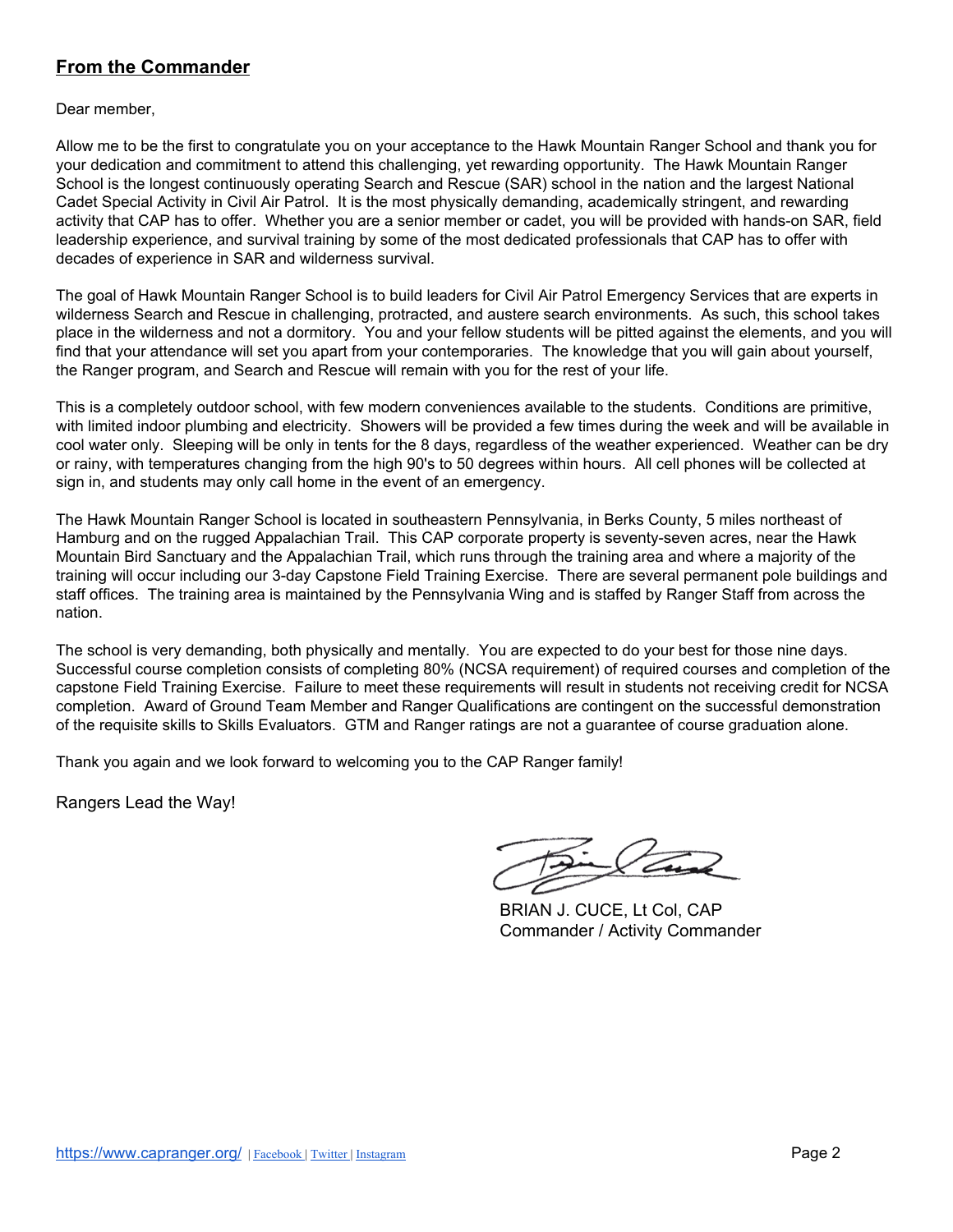## **Minimum Student Requirements:**

(See specific course requirements for any additional prerequisites)

## **All Students (completed by 15 June)**

- Must be in **Physical Category 1** throughout the duration of the school. *CAP Physical Categories are described in CAPR 60-50*
- Completed **OPSEC** [\(https://www.capnhq.gov/CAP.LMS.Web/Quiz/quiz\\_start.aspx?qid=435\)](https://www.capnhq.gov/CAP.LMS.Web/Quiz/quiz_start.aspx?qid=435))
- Current 101 Emergency Services Card with at least **General ES**
- CAPT 117 Part 1 ([https://www.capnhq.gov/CAP.LMS.Web/Quiz/quiz\\_start.aspx?qid=203\)](https://www.capnhq.gov/CAP.LMS.Web/Quiz/quiz_start.aspx?qid=203))
- Completed **ICUT** online portion [\(https://www.capnhq.gov/CAP.LMS.Web/Course/course\\_start.aspx?c=2](https://www.capnhq.gov/CAP.LMS.Web/Course/course_start.aspx?c=2))
- Completed **Basic ORM** [\(https://www.capnhq.gov/CAP.LMS.Web/Quiz/quiz\\_start.aspx?qid=16](https://www.capnhq.gov/CAP.LMS.Web/Quiz/quiz_start.aspx?qid=16))
- Complete FEMA **IS 100** Introduction to Incident Command System (indicated in E-Services)
- Complete FEMA **IS 700a** National Incident Management System (NIMS) (indicated in E-Services) \* FEMA Courses can be found here: <https://training.fema.gov/nims/>

## **Cadets**

- Must have completed **Achievement 1** (Curry Award)
- **Current CAP membership**
- Must be at least **13 years of age** by course start
- Must have completed Basic Encampment (by 15 June)
- Check to see if your Wing has any other requirements before you apply.

## **Seniors (officer)**

- Must have completed **Level 1**
- Must have completed **Cadet Protection Training**
- Current CAP membership

## **Students attending advanced courses must also complete:**

- CAPT 117 Part 3 ([https://www.capnhq.gov/CAP.LMS.Web/Quiz/quiz\\_start.aspx?qid=205\)](https://www.capnhq.gov/CAP.LMS.Web/Quiz/quiz_start.aspx?qid=205)
- Skills Evaluator Training (SET) [\(https://tests.capnhq.gov/ops/tests/default.cfm?grp=dos\)](https://tests.capnhq.gov/ops/tests/default.cfm?grp=dos))
- Intermediate ORM [\(https://www.capnhq.gov/CAP.LMS.Web/Quiz/quiz\\_start.aspx?qid=17](https://www.capnhq.gov/CAP.LMS.Web/Quiz/quiz_start.aspx?qid=17))
- IS 200 ICS for Single Resources and Initial Action Incidents (indicated in E-Services)
- IS 800 National Response Plan (NRP), An Introduction (indicated in E-Services)
	- \* FEMA Courses can be found here: <https://training.fema.gov/nims/>

After completing these online courses, make sure you save the certificate sent from FEMA. Give a copy of these certificates to your Squadron Commander or ES Officer so they can be entered into the CAP 101 Database.

**Review your CAP Member Search Report** – This can be found on CAP Member login page. Sign in, then click "Member Search" on the left side. Enter all or part of a CAPID or name and depress the Tab key. Click to view **Member Search Report** on the top of the page. Make sure all the required Safety, ORM, ICUT, 101 certification & FEMA Certificates are listed. If they are not listed, you must give copies of your certificates to your squadron commander or ES officer to record in the national database.

**Members failing to meet prerequisites upon arrival may be sent home immediately at member's expense. CAP** and HMRS are not responsible for students who are not signed in due to failure to meet stated requirements.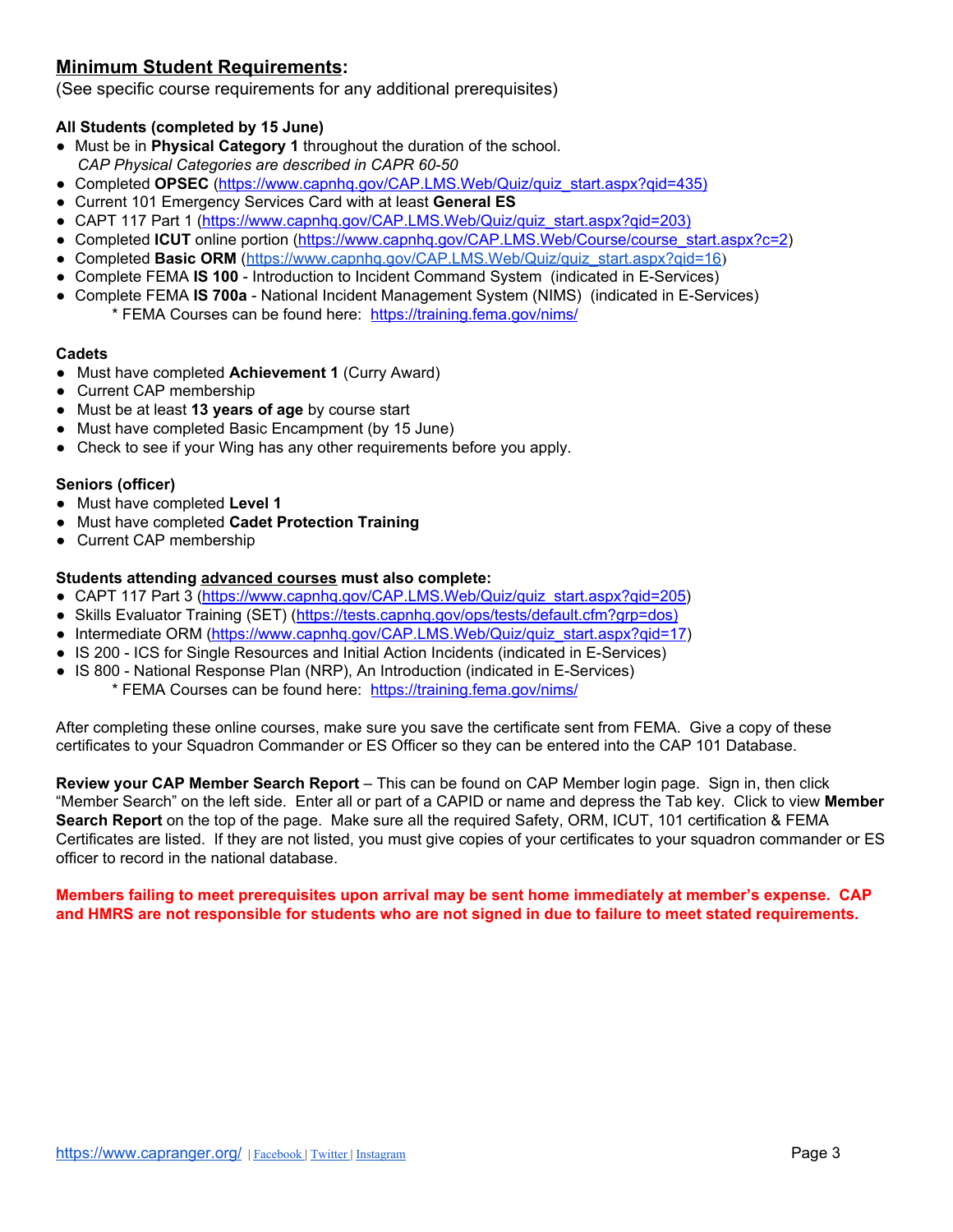## **Arrival / Inprocessing / Graduation / Dismissal:**

**School Arrival**: Students may arrive between 1100 – 2130 hrs on **Friday**, 9 July or 0600 - 1000 hrs on **Saturday**, 10 July.

**Formal check-in:** Will be conducted between 0800 - 1100 hrs. on Saturday, 10 July. Early arrivals may also check in between 1930 – 2000 hrs. on Friday, 9 July. **Your valid CAP membership card and the completed CAPF 160, 161, and 163 are required at check-in.** These forms can be found at [http://www.gocivilairpatrol.com/members/publications/forms.](http://www.gocivilairpatrol.com/members/publications/forms)

**Graduation**: 1130 hrs - Sunday, 18 July - All visitors are welcome, particularly parents and unit commanders.

**Student Release**: Families and others awaiting students release should expect a 2 to 3-hour period after Parade & Review to close the school down to its normal woodland environment. Limited refreshments and souvenirs will be available for sale. You might want to take this time to visit the Hawk Mountain Bird Sanctuary located on top of the mountain or the Cabela's Super Store, which is only a few miles away.

## **Course Specific Requirements:**

## **Cadet Basic Course**

During this first-year course, students will gain hands-on experience in navigation, team mobility, search operations, crash site procedures and survival skills. Students will also have an opportunity to rappel on our 60+ foot tower. The students then will take part in a 3-day mission to have the skills learned evaluated. In this search exercise, the schools culminating event, the students will take part in real world scenarios and perform realistic rescues. Students will train through the Ranger 3rd Class. Ground Team Member Level 3 & 2 skills will also be evaluated. The students will also gain training to complete their MRO. This training will allow them to be considered true assets of any CAP ground team.

**Target Graduation Qualifications:** Ground Team Member 3, Ranger Third Class

## **Basic Squadron Prerequisites:**

- GES Complete
- ICUT Online Training Complete
- Possess a Current First Aid Card
- ICS NIMS 100 & 700 complete (indicated in E-Services)
- Physical Category 1

#### *NOTE: All prerequisites must be met by 15 June.*

**Packing list**: Go to <https://www.capranger.org/forms-pubs> and choose "Summer School Packing List."

#### **Basic Course Fee**: \$375.00 (includes food and some safety equipment)

To apply for this course, choose "HMRS All Other-Cadet Course-317" in your preferences list. You will have the opportunity to choose this particular course on the supplemental application.

## **Senior Basic Course – Sierra Squadron**

During this first-year course, students will gain hands-on experience in navigation, team mobility, search operations, crash site procedures and survival skills. Students will also have an opportunity to rappel on our 60+ foot tower. The students then will take part in a 3-day mission to have the skills learned evaluated. During this search exercise, the schools culminating event, students will take part in real world scenarios and perform realistic rescues. Students will train through the Ranger 3rd Class and Ranger 2nd Class skills as well as Ground Team Member Level 3 & 2. The students will also gain training to complete their MRO. Senior students will also be introduced to basic team leadership and some ground team leader topics. This training will allow them to be considered true assets of any CAP ground team.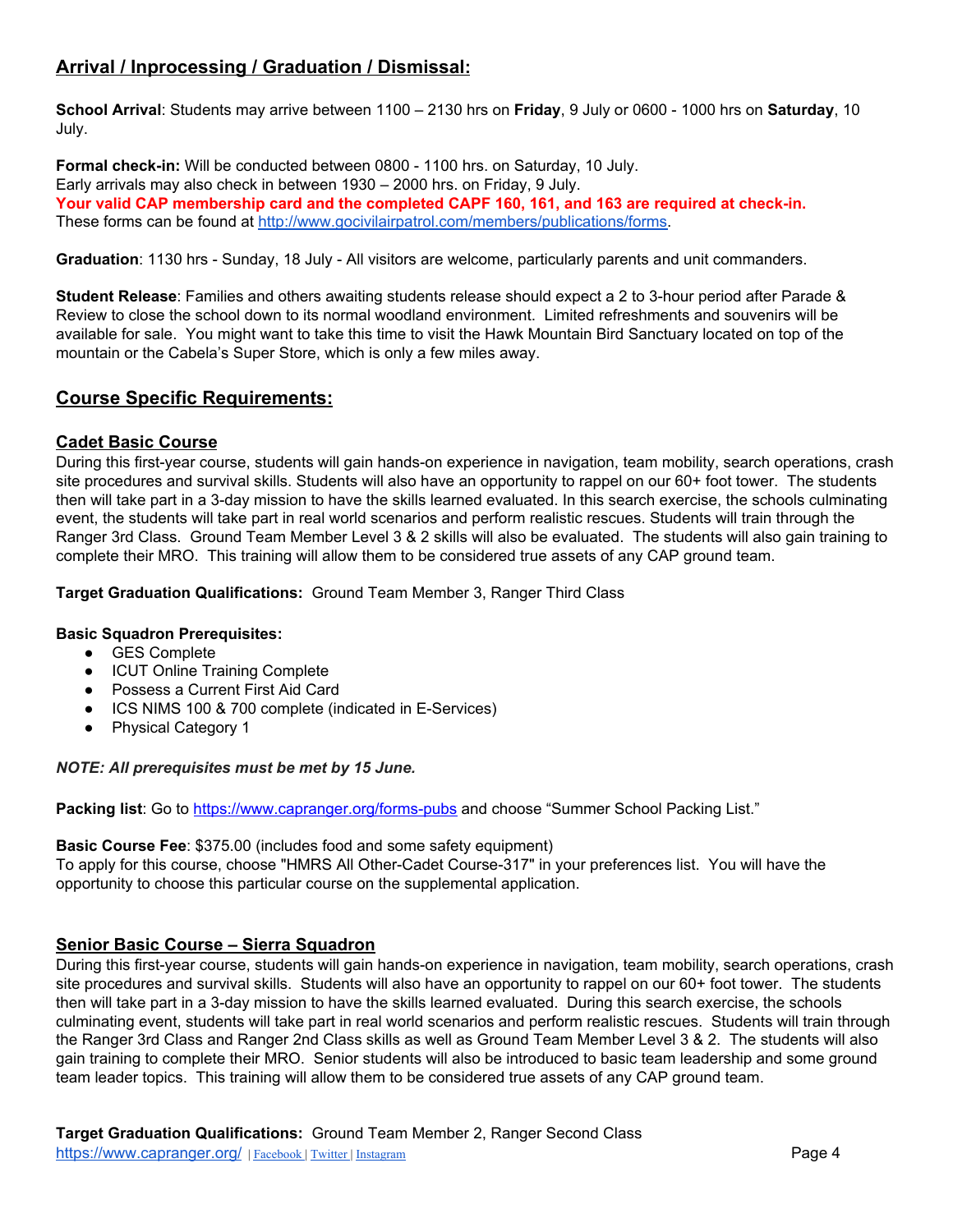#### **Senior Basic Course Prerequisites:**

- GES Complete
- ICUT Online Training Complete
- Current First Aid Card
- ICS NIMS 100 & 700 complete (indicated in E-Services)
- CAPT-117 Part 1 and 3 complete
- Physical Category 1

## *NOTE: All prerequisites must be met by 15 June.*

**Packing list**: Go to <https://www.capranger.org/forms-pubs> and choose "Summer School Packing List."

#### **Senior Basic Course Fee**: \$375.00 (includes food and some safety equipment)

To apply for this course, choose "HMRS All Other-Senior Member Course-400" in your preferences list. You will have the opportunity to choose this particular course on the supplemental application.

## **Communication Operations Course – Whiskey Squadron**

Students will learn the skills required to become CAP Mission Radio Operators (Whiskey I) and Communications Unit Leaders (Whiskey II).

**Whiskey I** students will gain familiarity of both VHF & HF radios, learn mission base & field operations, remote communications relay stations, and communications equipment setup and operation. The culminating three-day exercise will include extensive hiking with full equipment. Students will be tasked as MRO's to support a squadron on the Field Training Exercise (FTX). Upon successful completion of the Whiskey I course, students will become Mission Radio Operator certified and will have learned valuable mission skills along the way.

## **Target Graduation Qualifications:** Mission Radio Operator, Ranger Third Class

**Whiskey II** students will learn how to effectively plan and manage the communication network during search and rescue missions, and will take the ICS-300 course as part of their training for CUL. The students will also be tasked with setting up and operating the Remote Communications Station during the FTX and will practice their newly learned skills during the three-day search simulation. This will involve spending several days away from base camp in support of the school's FTX. Upon successful completion of this course, Whiskey II students will become Communications Unit Leader(CUL) certified. Students in both courses will have opportunities to learn skills and test toward earning R-3/R-2. This course is open to qualifying Senior and Cadet members.

## **Target Graduation Qualifications:** Communications Unit Leader, Ranger Third Class

## **Communications Squadron Additional Prerequisites:**

#### **Whiskey I**

- Qualified GTM3 or GTM3 trainee with all of the prerequisites completed and commander's approval signed off.
- Trainee status in MRO with the prerequisites completed and commander's approval signed off
- Possess a Current First Aid Card
- ICS NIMS 100 & 700 complete (indicated in E-Services)
- ICUT Online Training Complete
- CAPT 117 Part 1 and 3

#### **Whiskey II**

- Qualified MRO
- Trainee status in CUL with all prerequisites completed, including the commander's approval for prerequisite familiarization/preparatory training signed off.
- ICS-200 Complete (indicated in E-Services)
- ICS-800 Complete (indicated in E-Services)
- ICUT Complete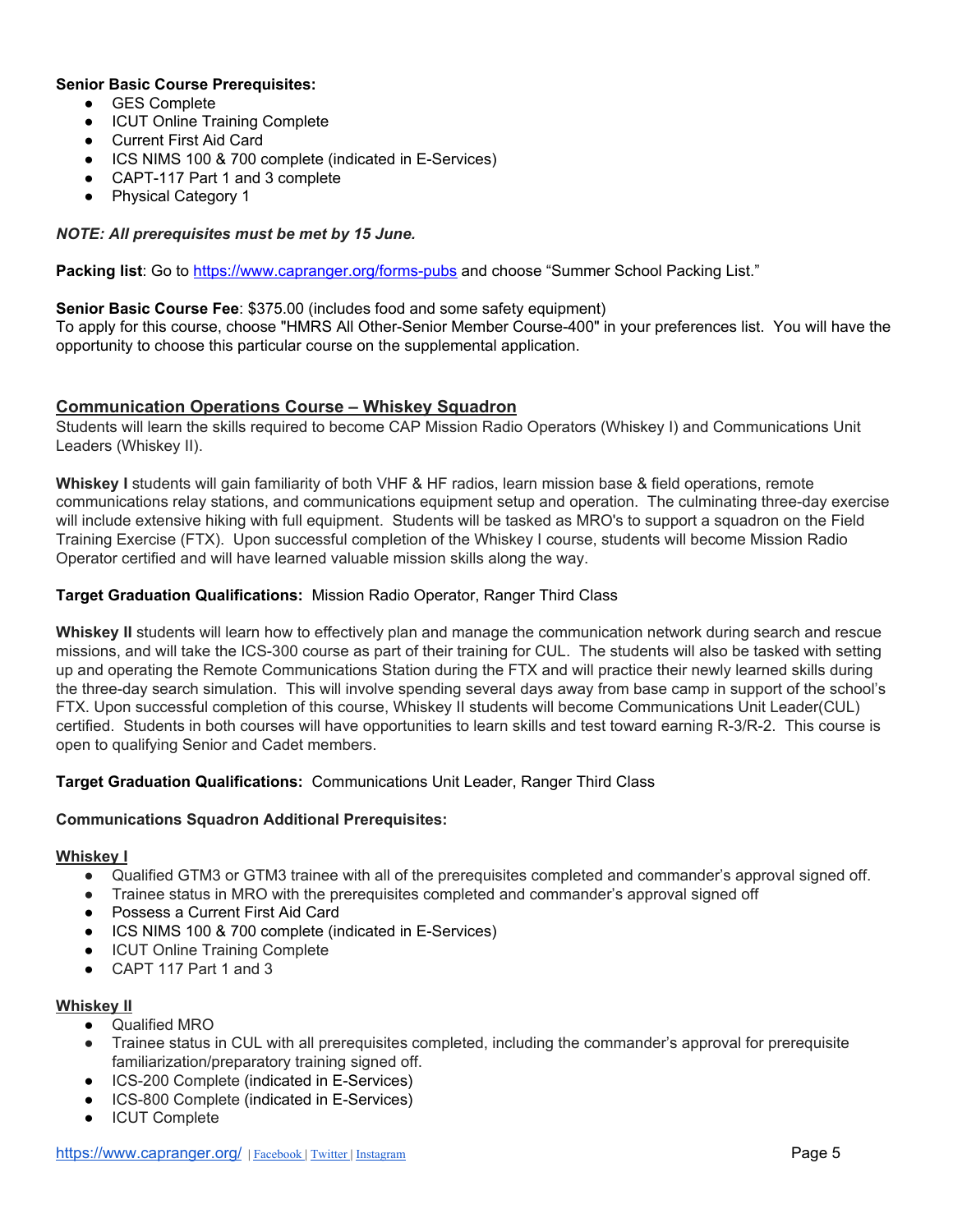$\bullet$  CAP 117 Part 1 and 3

## *NOTE: All prerequisites must be met by 15 June.*

**Packing list:** Go to <https://www.capranger.org/forms-pubs> and choose "Summer School Packing List."

## **Communication Operations Course Fee:** \$ 375.00 (includes food and some safety equipment)

To apply for this course, choose "HMRS All Other-Cadet Course-317" or "HMRS All Other-Senior Member Course-400" in your preferences list. You will have the opportunity to choose this particular course on the supplemental application.

## **Aircrew Survival Course – Hotel Squadron**

Dates: Wednesday 14 July, 0800 hours to Sunday 18 July 2021 - Graduation at 1800 hours (with travel days of 13/18 July)

Can you survive in the woods with just what is in your aircraft? This 4-day course is designed to teach you just that, and more. For all Aircrew Members (Seniors and Cadets 18 and over), this course will provide invaluable information on how to survive until help arrives. The Ranger Instructor Staff is well versed in all aspects of survival training. Students will experience hands-on outdoor classroom training and two days of practical survival experience in the field and conclude with a day of Water Survival training supported by the Pennsylvania Helicopter Aquatic Rescue Team. The course will cover Egress Training, Initial Survival Concerns, Survival Kits, The WILL TO SURVIVE, Improvising Equipment, Communications, Signaling, Land Navigation, First Aid, Personal Hygiene, Nutrition, Water Procurement, Basic Survival Skills for all Regions, Shelter, Weather, Fire Building, and the practical experience of survival.

## **Target Graduation Qualifications:** Aircrew Water Survival Certification

## **Aircrew Survival Prerequisites:**

- Minimum 18 years of age
- Must have completed Level 1 (Senior) or Achievement 1 (Cadet)
- Must have completed Cadet Protection Training
- Current CAP membership
- Must be in Physical Category 1 throughout the duration of the school.
	- $\circ$  CAP Physical Categories are described in CAPR 60-50 and are used for seniors as a general gauge of physical fitness ability as this course is partially conducted in an austere field environment requiring a 2-3 mile hike

## *NOTE: All prerequisites must be met by 15 June.*

**Packing list**: Go to <https://www.capranger.org/forms-pubs> and choose "Aircrew Packing List." If you have a survival kit for your plane we suggest you bring it along, if possible.

**Aircrew Survival Course Fee**: \$275.00 for the 4-day course (includes food, lodging, water survival certification, and some safety equipment). Apply for this course under "HMRS Aircrew Survival Course-318."

## **Ranger Field Medic Course – Mike Squadron**

This second-year course is designed for any cadet who is interested in becoming a Ranger Team Medic. Students will be taught ECSI's (Emergency Care and Safety Institute) Advanced Wilderness First Aid for the initial curriculum, in conjunction with field sanitation and hygiene training for wilderness operations. Students will be instructed in preventive care for team members, trauma assessments, mass casualty triage, and the transport of patients in the field. This course is academically challenging, combining both the Cadet Advanced Course curriculum and Field Medic Training. During the week, they will take part in a 3-day mission, the skills they learned will be evaluated. Upon successful completion of this course, students will be certified in Advanced Wilderness First Aid, CPR, Field Medic, and will have the opportunity to become part of Ranger Staff as a Field Medic.

## **Target Graduation Qualifications:** Field Medic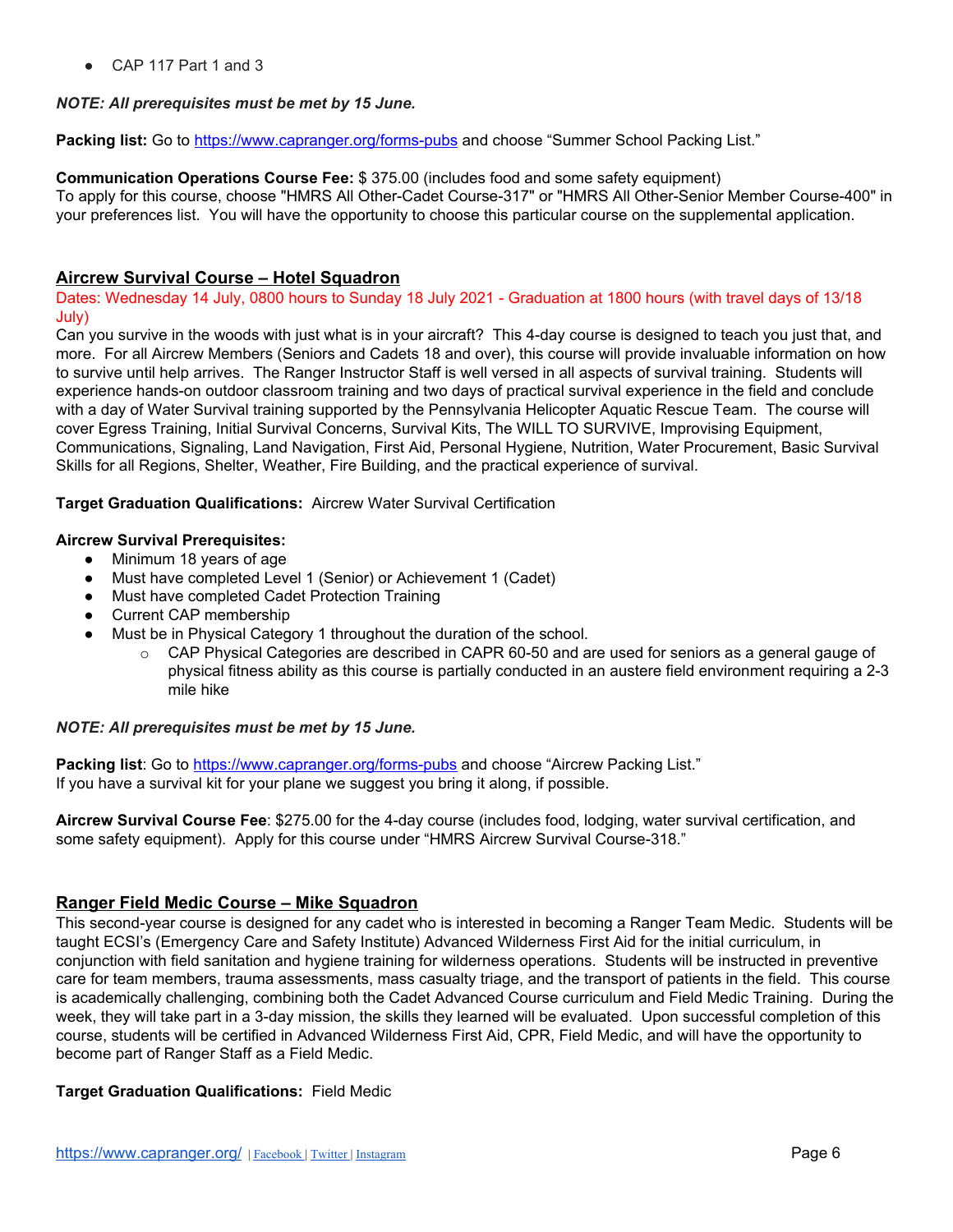#### **Ranger Field Medic Squadron Prerequisites:**

- Completion of the Cadet Basic or Advanced Course
- Ranger 2nd Class
- Professional CPR certification
- Early registration (1 May) is required since there may be pre-course assignments as part of the school curriculum.

#### *NOTE: All prerequisites must be met by 15 June.*

**Packing list:** Go to <https://www.capranger.org/forms-pubs> and choose "Summer School Packing List."

**Ranger Field Medic Course Fee:** \$475.00 includes food, some safety equipment, manuals and medical bag. Apply for this course under "HMRS Ranger Field Medic Course-319" and complete the supplemental application.

## **Cadet Advanced Course – Alpha Squadron**

Cadets returning for the second year will learn advanced rescue techniques, land search theory, air to ground coordination, and advanced navigation skills. Cadets will also learn the leadership skills necessary to begin Ground Team Leader training. Cadets will have an opportunity to rappel on our 60+ foot tower and may begin exposure advanced high and low angle rescue techniques. Cadets will practice their newly honed skills during realistic search simulations during the 3-day intensive search and rescue exercise. Students will train through the Ranger 1st Class and GTM1 level. An interview, a written test, and a physical fitness test will be conducted by our staff prior to acceptance.

Graduates will be eligible to return the following year as Ranger Staff.

**Target Graduation Qualifications:** Ground Team Member 1, Ranger First Class

#### **Advanced Squadron Prerequisites:**

- GTM 2 complete or have attended a previous HMRS Summer School
- ICUT Online Portion Complete
- ICS NIMS 100 & 700 complete (indicated in E-Services)
- First Aid qualified
- CAPT-117 Part 1 and 3 complete
- R-2 qualified (Highly recommended)
- Previous Summer School (Highly recommended)
	- $\circ$  If the student has no previous summer school, he or she must have all other prerequisites and a letter of recommendation from their squadron commander.
- Physical Category 1

#### *NOTE: All prerequisites must be met by 15 June.*

**Packing list**: Go to <https://www.capranger.org/forms-pubs> and choose "Summer School Packing List."

#### **Cadet Advanced Fee**: \$375.00 (includes food and some safety equipment)

To apply for this course, choose "HMRS All Other-Cadet Course-317" in your preferences list. You will have the opportunity to choose this particular course on the supplemental application.

## **Ranger Staff Training Program – Romeo Squadron**

HMRS will be revising its staff training program for 2021 to be an on-the-job training program utilizing previous advanced course graduates as probationary staff with additional classwork. This is a second-year only course for Alpha, Tango, and Mike graduates. Applicants should select **337 - HMRS Cadet Staff** on their E-Services application to receive the staff rate.

The Ranger Staff training program is for highly motivated cadets and seniors that want to become part of the Staff for Hawk Mountain Ranger School. Students will experience on-the-job training as probationary staff while learning effective teaching techniques, safety considerations of staffing NCSAs, in-depth Ranger & ground team skills, how to properly evaluate both, and basic leadership concepts. Students will also learn how to effectively mentor and teach students. A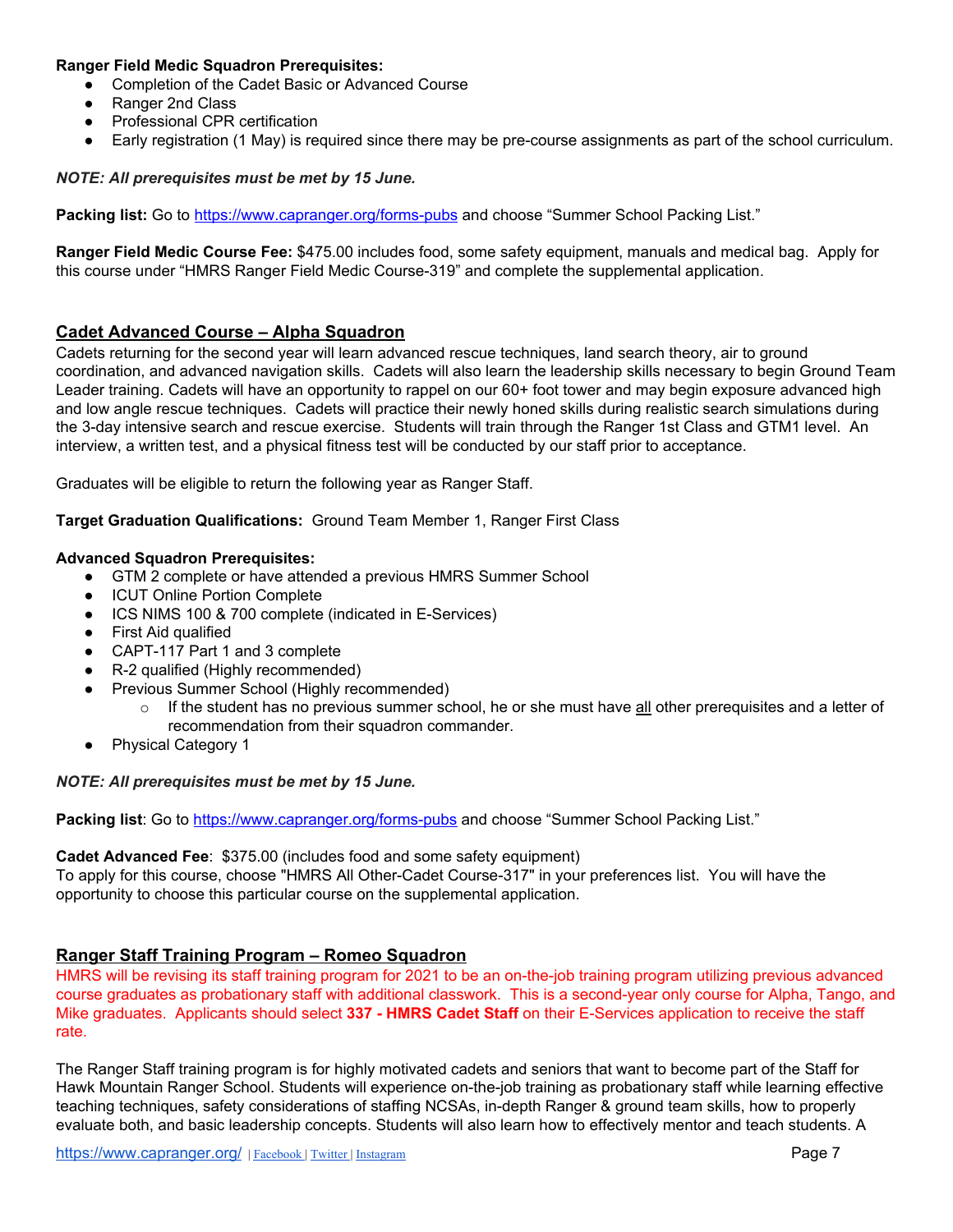comprehensive and intense 3-day survival and evaluation hike will be conducted. Once the student completes and passes the program they will receive their Yellow Scarf and become a probationary member of the Hawk Mountain Ranger School instructor staff. There will be an interview, written exam, and physical fitness tests given by our staff prior to committing you to this course.

## **Target Graduation Qualifications:** Probationary Staff (Yellow Scarf)

## **Cadet Ranger Staff Training Basic Prerequisites:**

- Previous completion of Advanced, Team Commander, or Field Medic Courses
- Achievement 5 (Lindberg) complete

#### *NOTE: All prerequisites must be met by 15 June.*

**Packing list**: Go to <https://www.capranger.org/forms-pubs> and choose "Summer School Packing List."

**Ranger Staff Training Course Fee:** \$50.00 (includes food). To apply for this course, choose "HMRS All Other-Cadet Staff-337" in your preferences list. You will have the opportunity to choose this particular course on the staff supplemental application.

## **Ranger Team Commander Course – Tango Squadron**

The Ranger Team Commanders Course is a mentally and physically tasking course, teaching both cadets and seniors Team Leadership skills in the field environment. The students will find confidence in themselves, their team members, and in the use of their equipment via multiple in-depth training scenarios. This course is built to challenge your comfort zone as a leader and will stretch your limits and training in the field or while on-rappel on our 60+ foot tower. Advanced Navigation, Search Theory, SAR Techniques, and Mission Team Leadership is heavily emphasized throughout the course. Academics will be taught at the Advanced Ranger Level, and will cover Ground Team Leaders tasks and Ranger Team Commander knowledge. This course teaches the student how to apply skills to be efficient Ranger Team Commanders and Ground Team Leaders. This course requires participants to be highly self-motivated and have no physical limitation. Student will be evaluated on Ranger 1st Class Skills and some Advanced Ranger Skills. Students will also be initially evaluated or reevaluated on current Ground Team Leader tasks and Ground Team Level 1 tasks.

Graduates will be eligible to return the following year as Ranger Staff.

**Target Graduation Qualifications:** Ground Team Leader, Advanced Ranger

#### **Team Commanders Course Prerequisites:**

- Cadets must be a minimum of 15 years old
- GTL Trainee or GTL qualified (indicated in E-Services)
- GTM 2 qualified
- ICS NIMS 100, 200 & 700 complete (indicated in E-Services)
- **First Aid qualified**
- **ICUT** complete
- CAPT-117 Parts 1 and 3 complete
- R-1 qualified (Highly recommended)
- Previous Summer School (Highly recommended)
- If the student has no previous summer school, he or she must have all other prerequisites and a letter of recommendation from their squadron commander.
- **Physical Category 1**

#### *NOTE: All prerequisites must be met by 15 June.*

Packing list: Go to <https://www.capranger.org/forms-pubs> and choose "Summer School Packing List."

**Team Commanders Course Fee**: \$375.00 (includes food and some safety equipment) To apply for this course, choose "HMRS All Other-Cadet Course=317" or "HMRS All Other-Senior Member Course-400" in your preferences list. You will have the opportunity to choose this particular course on the supplemental application.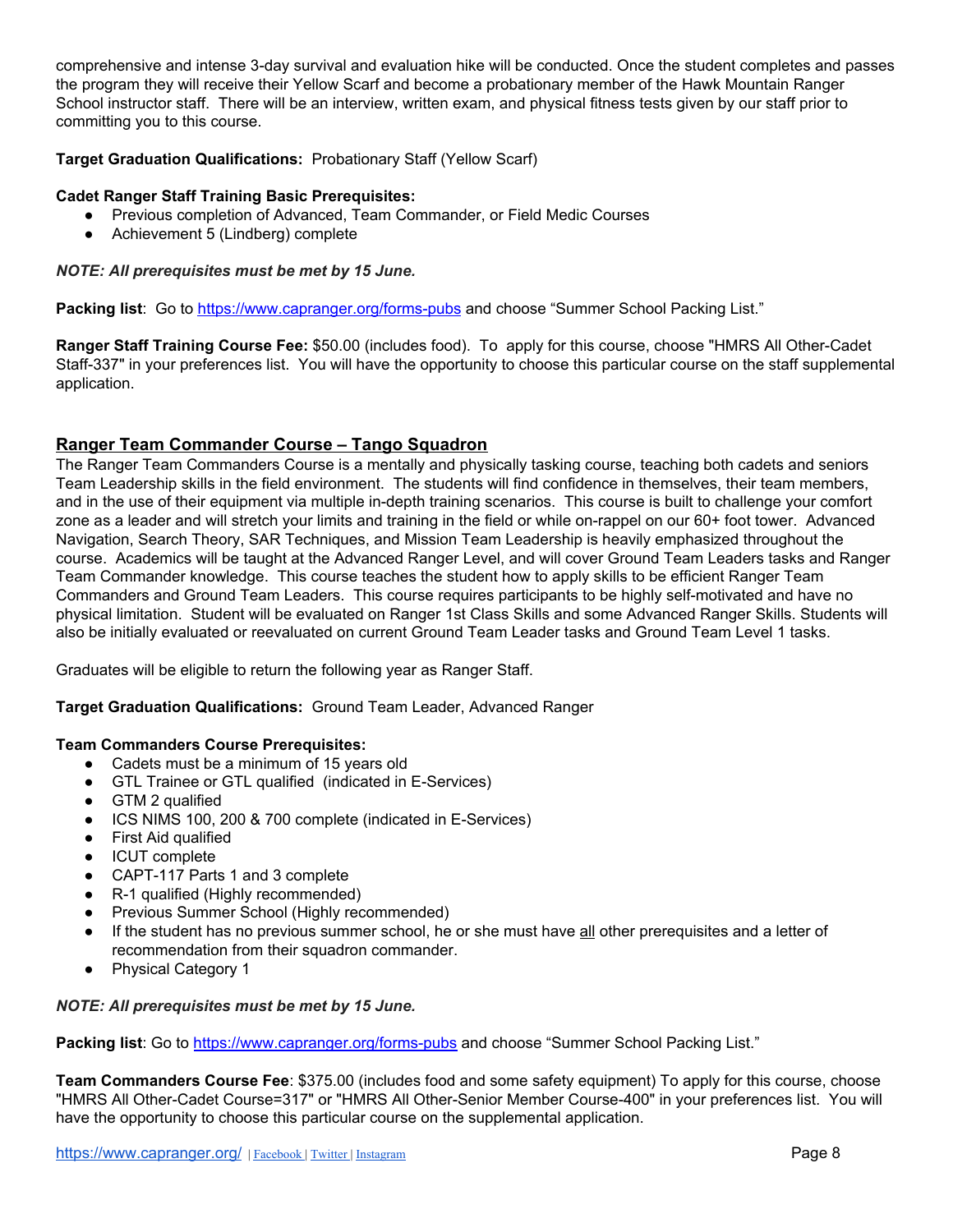## **Incident Leadership Course – India Squadron**

The Incident Leadership Course is a Ground Branch Director and Planning Section Chief training program. During this 9-day program students will complete all necessary requirements to complete this endeavor. Students will take part in an 18 hour ICS 300 course. The students will also take part in 3-day search exercise during which the students will operate in the field as Ground Branch Directors and place skills learned to the test as a final evaluation. These students will be able to return to their home units better able to support ground team missions.

**Target Graduation Qualifications:** Ground Branch Director or Above (prior experience dependant), Ranger Third Class

#### **Incident Leadership Course Prerequisites:**

- GTL qualified
- GTM 2 qualified
- ICS NIMS 100b, 200b, 700b, & 800 complete (indicated in E-Services)
- GBD Trainee Status
- CAPT-117 Part 1-3 complete
- R-1 Qualified (Highly recommended)
- Physical Category 1
- Completion of Encampment by Course Start Date (Cadets)
- Completion of Level 1 (Seniors) and Cadet Protection Training (Students over 18)

#### *NOTE: All prerequisites must be met by 15 June.*

Packing List: Go to <https://www.capranger.org/forms-pubs> and choose "Summer School Packing List."

**Incident Leadership Course Fee: \$375.00** (includes food, some safety equipment) If you wish to make this a day course, other lodging arrangements can be made at your own cost. Contact [hawkmountain@cap.gov](mailto:hawkmountain@cap.gov) for more information. To apply for this course, choose "HMRS All Other-Cadet Course=317" or "HMRS All Other-Senior Member Course-400" in your preferences list. You will have the opportunity to choose this particular course on the supplemental application.

## **Independent Study Course (formerly Special Advanced / Echo)**

This course exposes cadet and senior Rangers to the Expert Ranger level of search & rescue, woodsmanship, and survival. Designed to improve knowledge and skills acquired in the Team Commander Course, the Independent Study Course may advance students to Expert Ranger Level and prepare them to become part of HMRS Staff. Most subjects are tailored to the students' needs and taught one-on-one by experienced instructors. All students must be capable of performing advanced tasks under heavy physical and mental stress. Independent Study students will be annexed with Tango.

**Target Graduation Qualifications:** Ground Branch Director or Above (prior experience dependant), Expert Ranger

**Prerequisite**: Students must have completed the Ranger Team Commanders Course (Tango) and be age 18 or older.

**Packing list**: Go to <https://www.capranger.org/forms-pubs> and choose "Summer School Packing List."

#### **Independent Study Course Fee**: \$375.00 (includes food and some safety equipment)

To apply for this course, choose "HMRS All Other-Cadet Course-317" or "HMRS All Other-Senior Member Course-400" in your preferences list. You will have the opportunity to choose this particular course on the supplemental application.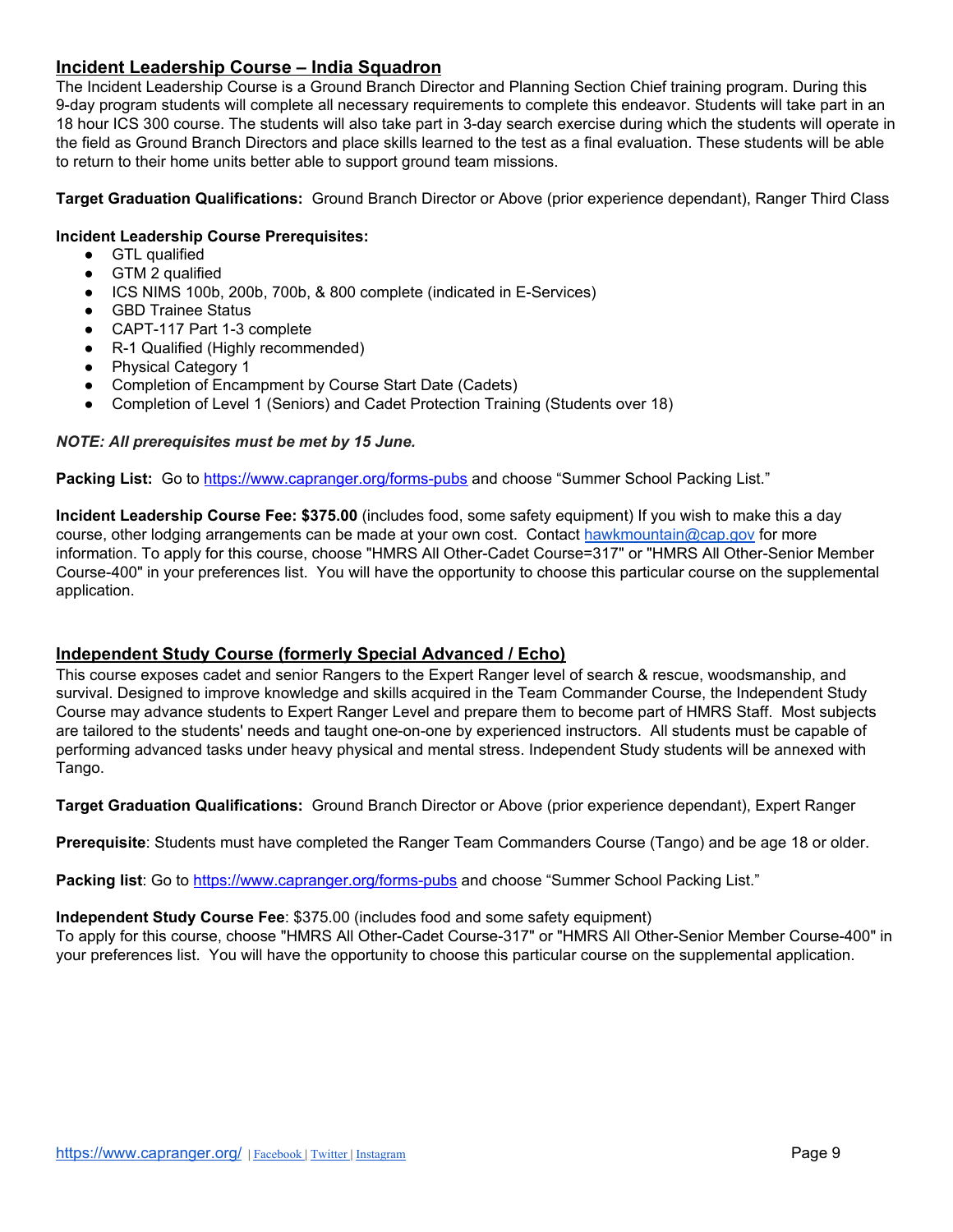## **Important Considerations**

If you want to challenge a prerequisite for any course, you must do so on your completed supplemental application. Please provide documentation of your experiences, course completions, certificates, and a letter stating why you should be exempt from the prerequisites.

Note: Attendance at the school does not guarantee successful completion of the course or being awarded Ranger Grade or 101 ratings. Passing a skills performance evaluation is required to complete all courses, and a written test is required for advanced courses. NCSA guidelines require completion of 80% of course curriculum as a minimum for graduation. **Departure prior to graduation may prohibit course completion**.

All Ranger Grades and 101 card awards are dependent on tasks that cannot be completed at the school. For example, you cannot earn GTM3 without first completing CAPT 117 part 1, IS100 and 700, Radio Operator ICUT, and Basic First Aid. For this reason, it is very important that you complete all prerequisites for the course you desire. Please check SQTR and Ranger Testing sheets as well, to be sure that you can fulfill all requirements. Completion of tasks at the school is dependent on the students' proficiency at demonstrating the tasks. In some cases, tasks may not be signed off at the school if the student is unable to satisfactorily demonstrate those skills prior to graduation.

Due to the rigorous nature of the school under actual field conditions, members participating must meet Physical Category 1 and must be upheld throughout the school. If Students cannot participate in the school due to injury or commit an infraction of CAP code of honor, they will be sent home, at their expense, if deemed necessary by the school staff. Students in all of our courses will actively participate in several "High Adventure Activities." This includes training in rappelling, rock climbing and completing the challenging obstacle course. As with all other activities at Hawk Mountain, these are supervised by appropriately trained and certified senior officers with many years' experience and using prudent and applicable safety precautions.

**The student fee is non-refundable.** The online payment should not be processed until you are certain you are attending the school.

There is no **Lost and Found** at the school. This wilderness school is not staffed year-round. No one will be there to search for and/or secure your lost items. Please be sure you have all your gear before leaving the site.

## **Transportation / Travel**

**All students and staff are responsible for making their own transportation arrangements**.

Hawk Mountain Ranger School will only provide transportation to and from **Lehigh Valley Int. Airport** (**ABE**) **and the Allentown Bus Terminal**. To arrange pick-up and/or drop off, please email your full (arrival and departure) travel itinerary to [hawkmountain@cap.gov](mailto:hawkmountain@cap.gov). **Note our transportation to the terminals takes approximately 1 hour. Do not schedule departing flights before 1500 hrs on Sunday, 18 July.**

**\*\*\*Special Note:** \*\*\* HMRS has made arrangements for students departing on Monday, 20 July. These students will be staying Sunday night at Hawk Mountain Base with Senior Staff. The Staff will make sure that students are at the airport/bus terminals on time.

## **Air Transportation**

Lehigh Valley International Airport is the **only** airport for which the school will provide transportation. The following airlines service the airport: Allegiant, Delta, American, United. For more information for Lehigh Valley Int. Airport (**ABE**) – call 800-FLY-LVIA or on [t](http://www.flylvia.com/)he web at [http://www.flyabe.com](http://www.flylvia.com/)

## **Ground Transportation**

The Allentown Bus Terminal is the **only** bus terminal for which the school will provide transportation. Allentown Bus Terminal - 610-434-6188 or on the web at

<http://locations.greyhound.com/bus-stations/us/pennsylvania/allentown/bus-station-170049>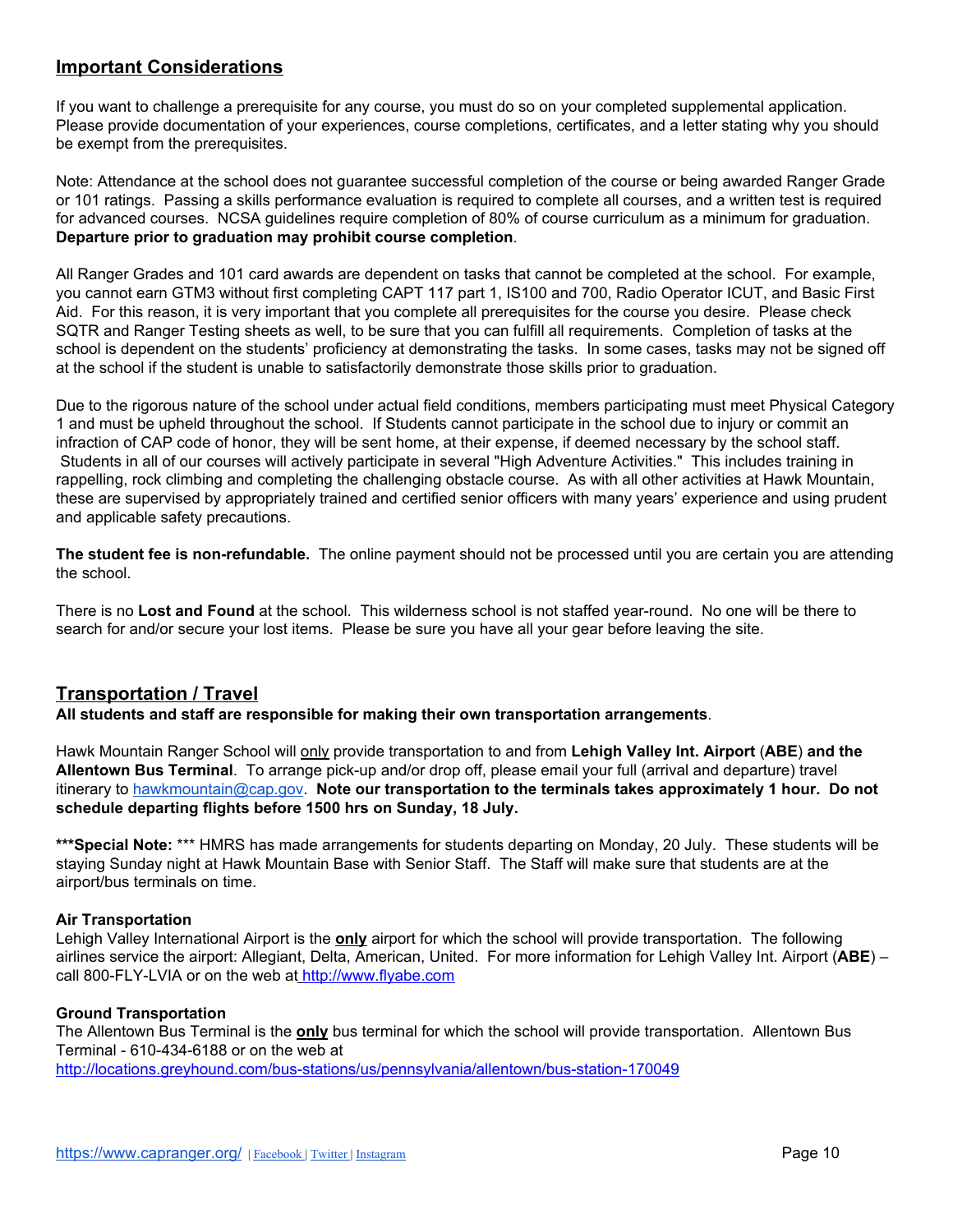#### **Driving:**

The school is located near Interstate 78, between Harrisburg and Allentown. GPS Address: 218 Pine Swamp Road, Kempton, PA 19529

**From Lenhartsville Exit 35:** Take Exit #35 of Interstate 78/US Route 22 "Lenhartsville." At the bottom of the ramp, turn left and travel north on PA Route 143 for approximately 5 miles. Turn left onto Hawk Mountain Rd. (There will be a gas station on the right.) After approximately 100 yards, bear left at the "Y" and follow the road for another 3 miles. Turn left onto Pine Swamp Road and proceed about 1 mile to the entrance of the training area on the left. Signs are placed at critical locations to assist you.

**From Reading / Pottsville Exit 29:** Take Exit 29 towards Pottsville on PA-61 N. After 4 miles, turn right (at the light) onto PA-895, Summer Valley Road. After 2.4 miles, turn right onto Hawk Mountain Road. Follow this for 3.8 miles, past the Hawk Mt Bird Sanctuary, to the bottom of the mountain. Make a right onto Pine Swamp Rd. Follow this for 1.2 miles. Hawk Mt Ranger School will be on the right. If you miss Pine Swamp Road on the way down the mountain, Pine Swamp Road intersects again approximately one mile later. Turn right onto the other end of Pine Swamp Road. Hawk Mountain Ranger School is on the left after 1 mile.

**Hawk Mountain Ranger School Telephone Number:** 717-685-5041 For more information visit <https://www.capranger.org/contact-us>.

## **Equipment Requirements**

**See the link below each course description above for packing lists.**

Upon arrival at the school, each student squadron will set up tents in a field camp not far from the parade field. Students must be able to carry their own gear to this area. During the 3-day field training exercise, much of their gear can remain at this camp. Students are required to have a large backpack (72-hour pack) and a small pack (day pack) for day gear. It is **highly recommended** that all additional items outside of field gear are brought in Rubbermaid-type container to keep their gear dry when it is not in use.

Students are responsible for caring for their own equipment. Prior to the school, organize and pack it so it is waterproof. For example, put socks in plastic bags and laminate your qualification cards. Prepack your day pack so it is ready to go when you arrive. Test all of your equipment. Pack only what you need. You may want to bring a limited amount of cash for purchase of additional supplies - about \$50.00.

Over the past few years the Hawk Mountain BX has been developing business relationships with many equipment suppliers in order to provide students and staff with affordable equipment. You may preorder using the order form found on <https://www.capranger.org/hmrs-bx> or you may purchase items when you arrive at the school. Please remember that the BX is staffed by all volunteers. We will ship your order, but in most cases, immediate shipping of equipment is unavailable. To ensure availability, you can pre-order items and pick them up when you arrive at school. (Orders must be mailed with checks before 20 June. Please do not email orders. See the directions on the order form.)

**Safety Equipment -** Safety Equipment is required for all Students and Staff. If they are not already, these items will become a part of your normal Ranger Operations equipment. The following required safety equipment will be provided to you as part of your school fee:

- Orange hat
- Orange vest
- Orange hard hat with elastic chin strap or nape strap
- Eye protection

The following required safety items are **NOT** provided and must be brought by the student or purchased at the BX:

- All leather gloves \$10.00
- Eyeglasses strap (if needed) \$3.00